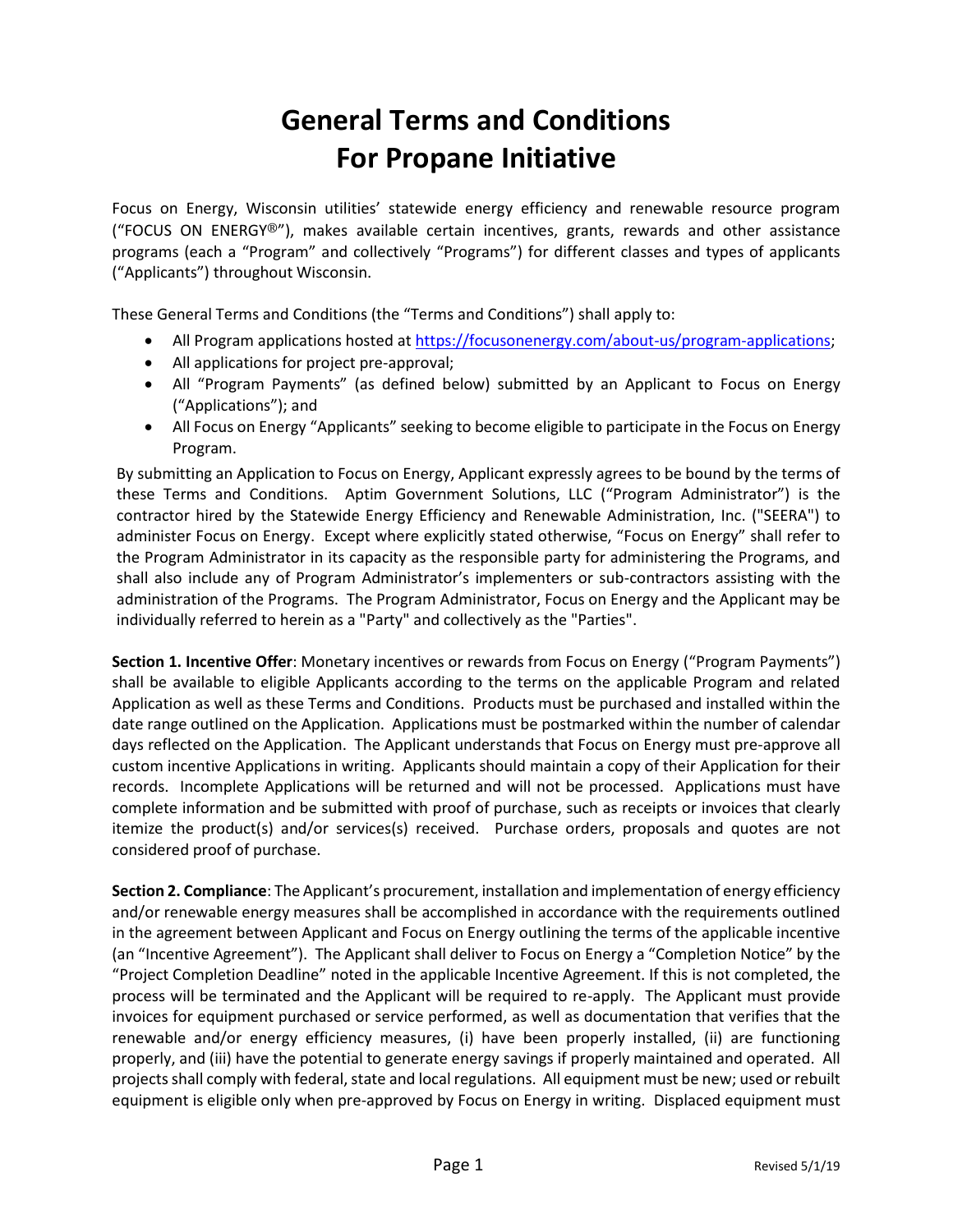be removed and not reused. Equipment purchased under a capital lease structure may qualify for an incentive, but must be pre-approved by Focus on Energy in writing prior to project initiation or the execution of any equipment lease. Applicant's compliance with the terms and conditions of this Section 2 shall be at Focus on Energy's sole discretion.

**Section 3. Marketing**: The Applicant shall not use Focus on Energy's name, logo, identity, any affiliation, or any related logo, for any marketing, advertising or solicitation without prior written consent of Focus on Energy. Such written consent may be withheld in Focus on Energy's sole discretion. Focus on Energy consent shall in all circumstances be subject to Applicant collaborating with Focus on Energy to prepare any press release(s) and to plan for any news conference. Applicant agrees to provide Focus on Energy, for its written approval prior to publication, a written copy of any advertisements or promotional material regarding the project prior to publishing any such advertisements or promotional material. Focus on Energy reserves the right to publicize the Applicant's participation in the Program unless a written request is submitted to [marketing@focusonenergy.com](mailto:marketing@focusonenergy.com) no later than fifteen (15) days after receiving payment from Focus on Energy. Such right to publicize by Focus on Energy is part of Applicant's consideration for participation in the Focus on Energy Program. For purposes of the foregoing, to the extent applicable, Applicant grants Focus on Energy a nonexclusive, fully-paid up, irrevocable license to Applicant's name and logo solely for the purpose of publicizing Applicant's participation in the Program.

**Section 4. Program Discretion**: Program Payments are available on a first-come, first-served basis. Program Payments are subject to change or termination without notice at the sole discretion of Focus on Energy. Some Focus on Energy participating electric and/or natural gas utilities have incentive programs independent of Focus on Energy. These customers should check with their electric and/or natural gas utilities to verify eligibility rules for any utility programs. Focus on Energy excludes internal labor (i.e. noncontracted labor) for private companies or individuals when calculating total project costs.

Applicants who are served by a participating electric utility but not a participating natural gas utility will only qualify for incentives for electric technologies. Applicants who are served by a participating natural gas utility but not a participating electric utility will only qualify for incentives for natural gas technologies. Applicants who have both a qualifying electric utility and a qualifying natural gas utility will qualify for incentives on both electric and natural gas technologies. Applicants who use "Liquid Propane" (LP) and who are served by either a participating natural gas or electric utility may qualify for incentives. Other non-qualifying fuels will not qualify for incentives for any gas technologies.

Focus on Energy reserves the right to change or discontinue any Program at any time without notice.

Focus on Energy also reserves the right, in Focus on Energy's sole discretion, to withhold or terminate Program Payments if:

- a) An identified problems with a project is not resolved, due to an Applicant's failure to follow any and all applicable terms and conditions, rules, or procedures; or
- b) Focus on Energy determines that Applicant's receipt of Program Payments will not result in the implementation of any Measures (as defined in Section 9 below) by Applicant, or if the Measures will not result in the reduction of energy usage or generation of renewable energy; or
- c) The Applicant becomes "Insolvent" (which shall mean Applicant (i) files a petition or otherwise commences, authorizes or acquiesces in the commencement of a proceeding or cause of action under any bankruptcy, insolvency, reorganization or similar law, including but not limited to the United States Bankruptcy Code or the laws of any state, or has any such petition filed or commenced against it; (ii) makes an assignment or any general arrangement for the benefit of creditors; (iii) otherwise becomes the subject of a bankruptcy proceeding or insolvent (however evidenced); (iv) has a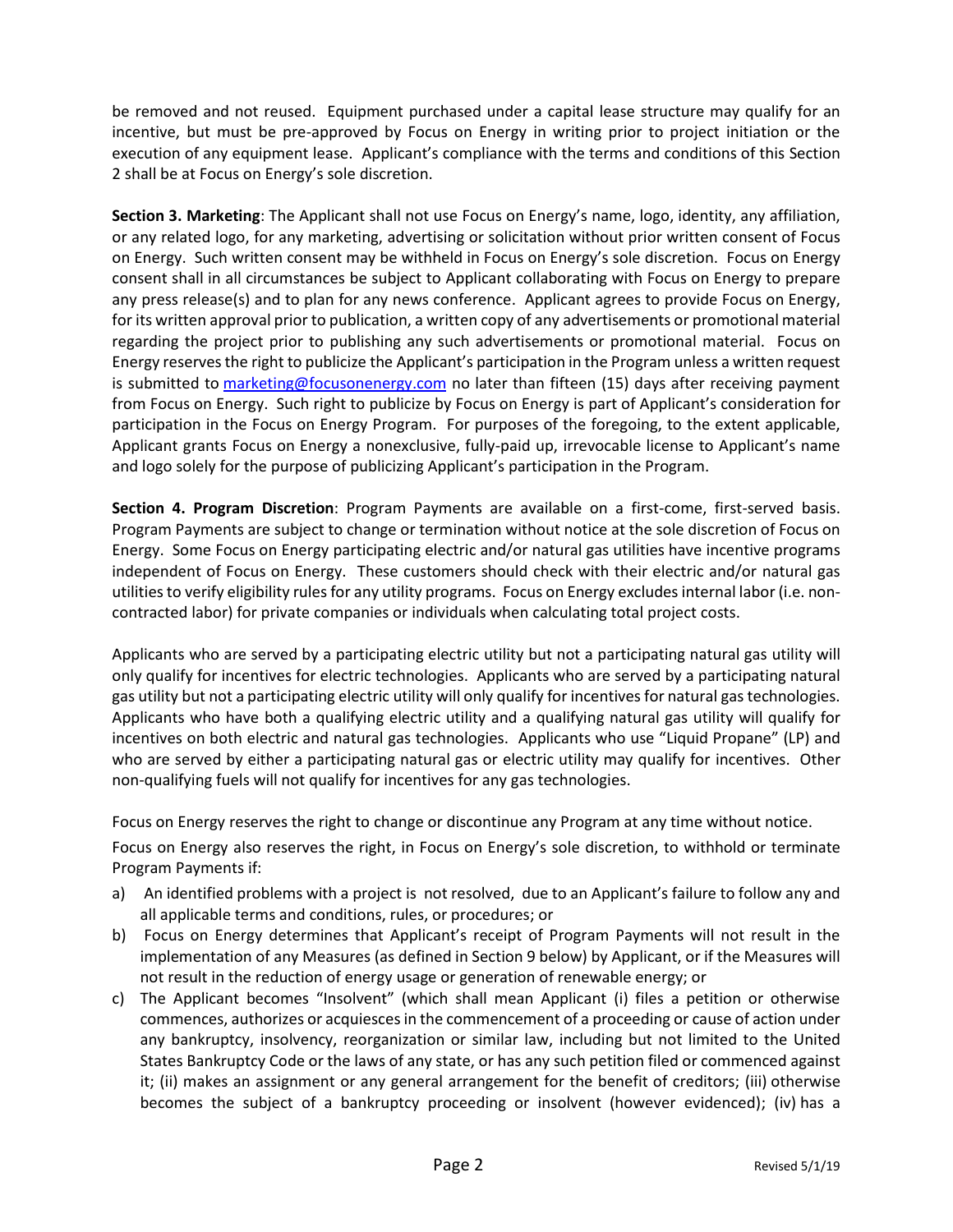liquidator, administrator, receiver, trustee, conservator or similar official appointed with respect to it or any substantial portion of its property or assets; or (v) is generally unable to pay its debts as they fall due).

The acceptance of an Application, and qualification of systems, is determined solely by Focus on Energy. Receipt of a completed Application does not guarantee payment of a Program Payment.

**Section 5. Disclaimers, Representations, and Warranties**: Focus on Energy, the Program Administrator, the Public Service Commission of Wisconsin and SEERA (collectively for this section "Focus on Energy") do not endorse any particular trade ally, manufacturer, product, system, or design by offering an incentive. Focus on Energy is not responsible for any tax liability imposed on the recipient as a result of the payment of incentives. FOCUS ON ENERGY MAKES NO REPRESENTATION OR WARRANTY, AND ASSUMES NO LIABILITY WITH RESPECT TO THE QUALITY, SAFETY, PERFORMANCE, OR OTHER ASPECT OF ANY DESIGN, CONSULTING, PRODUCT, SYSTEM, EQUIPMENT, OR APPLIANCE INSTALLED OR RECEIVED AND EXPRESSLY DISCLAIMS ANY SUCH REPRESENTATIONS, WARRANTIES, AND LIABILITY, INCLUDING, BUT NOT LIMITED TO, ANY IMPLIED WARRANTIES OF MERCHANTABILITY OR FITNESS FOR A PARTICULAR PURPOSE. Focus on Energy does not guarantee that installation and operation of incentivized measures will result in reduced energy usage or in cost savings. Focus on Energy is not responsible for the proper disposal/recycling of any waste generated as a result of this project. FOCUS ON ENERGY IS NOT LIABLE FOR ANY DAMAGES, INCLUDING ANY INCIDENTAL OR CONSEQUENTIAL DAMAGES, ARISING OUT OF THE OPERATION OR MALFUNCTION OF THE PRODUCTS, EQUIPMENT, OR APPLIANCES, OR THE INSTALLATION THEREOF.

**Section 6. Monitoring, Verification, Record Keeping, and Right to Inspect**: Focus on Energy evaluates Program efficacy by monitoring energy use/production prior to and after installation of energy efficiency or renewable energy projects. Focus on Energy, and its designated representatives, shall have the right to:

(a) monitor energy use/production prior to and after installation of a project;

(b) perform an inspection of project records or the project itself to evaluate Program efficacy for a period of two (2) years from the date of Program Payment; and

(c) withhold or terminate payment for failure to allow for a post-installation inspection.

The Applicant's signature on an Application constitutes the Applicant's consent for its electric and/or natural gas utility to disclose the Applicant's energy usage data directly to Focus on Energy. The Applicant and its subcontractors shall maintain accurate records of the project work (e.g., installation records, invoices, and maintenance information) that is performed hereunder for a period of two (2) years from the date of a Program Payment.

**Section 7. Indemnification**: Applicant shall protect, indemnify, defend and hold harmless Focus on Energy, Program Administrator, SEERA, the State of Wisconsin and participating utilities, their respective affiliates, subsidiaries, parent companies, officers, directors, agents, and employees, against any and all losses, damages, expenses, fees, costs and liability arising from or in any way connected with any program, design, consulting, product, system, equipment, or appliance. This indemnification obligation shall include, but not be limited to: (a) Applicant's breach of any obligations under these Terms and Conditions; (b) personal injury, death or tangible property damage; or (c) Applicant's violation of any applicable law, regulation, rule, court order or breach of any obligation to a third party. The Applicant agrees that its indemnification obligations under this Section 7 shall survive any expiration or termination of the Application and shall not be limited by any enumeration herein of required insurance coverage. To the maximum extent permitted by law, the Applicant agrees to limit Program Administrator's liability to the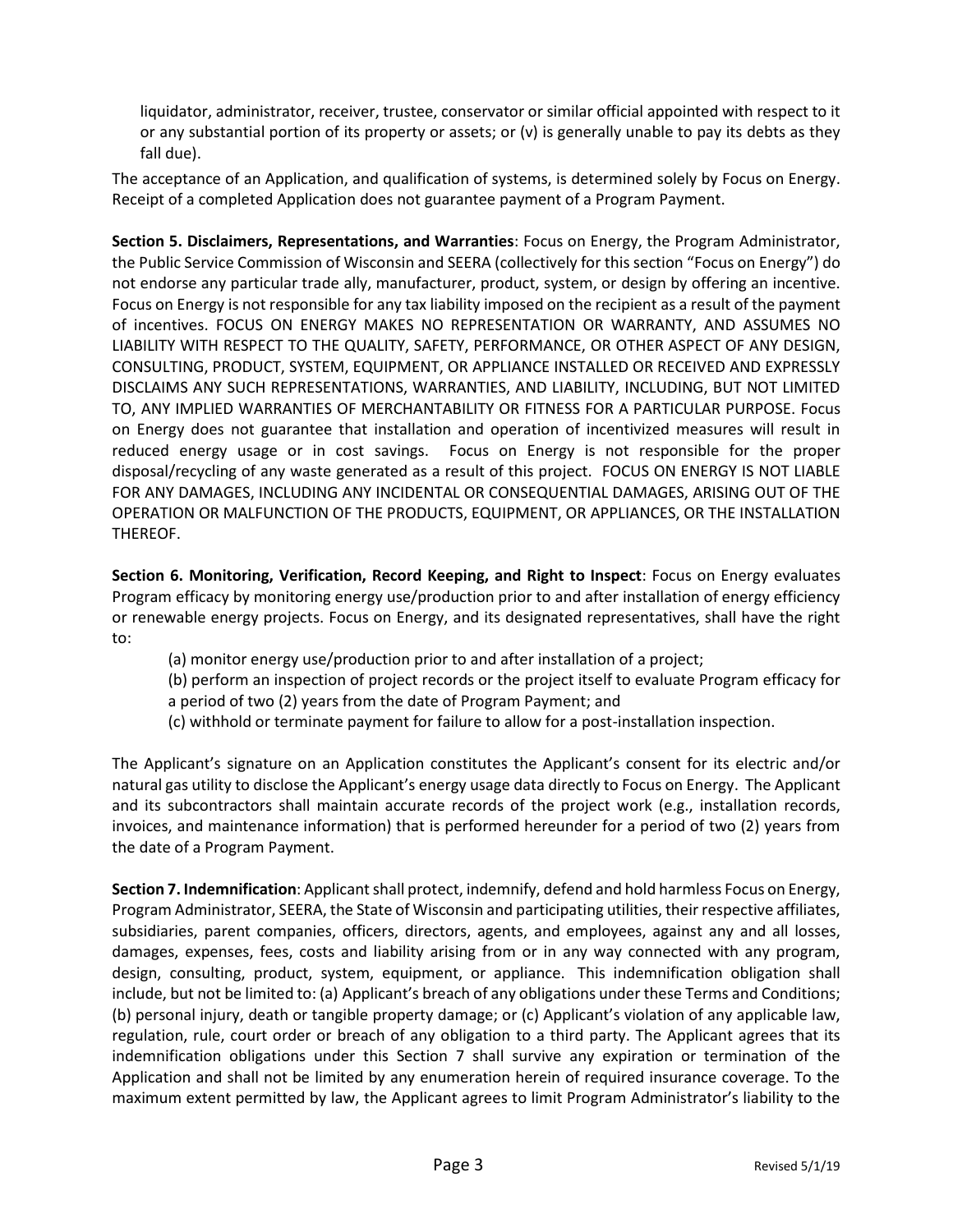Applicant for any reason to the total amount of the payments identified in this Agreement. This limitation shall apply regardless of the cause of action or legal theory pled or asserted.

**Section 8. Misrepresentation**: Making false statements on any Focus on Energy incentive application is punishable by law. Any person who knowingly files an application containing any materially false information or who purposely and misleadingly conceals information commits a fraudulent act that subjects such person to criminal and civil penalties. Applicant hereby agrees and acknowledges that any Program Payments determined, in Focus on Energy's sole discretion, to have been acquired by Applicant on the basis of fraudulent or misrepresented information will be fully and immediately returned to Focus on Energy. Should the Applicant or any of its representatives apply for and receive duplicate Program Payments, Focus on Energy reserves the right to recover any payment that exceeds the amount that Focus on Energy committed to pay Applicant in writing. This section shall not limit other remedies that may be available to Focus on Energy arising from Applicant filing a false or fraudulent Application.

## **Section 9. Miscellaneous:**

**Governing Law**. All Applications, Incentive Agreements and these Terms and Conditionsshall be governed, construed and enforced in accordance with the internal laws of the State of Wisconsin, without regard to any conflicts of laws principles that may direct the application of the laws of another jurisdiction. The Applicant irrevocably submits to the original jurisdiction of the state and federal courts sitting in Madison, Wisconsin with regard to any controversy in any way relating to the execution, delivery or performance of an Application or Incentive Agreement. Suits, claims or actions founded upon such controversies shall be brought or filed exclusively in such courts and nowhere else. The exclusive venue for any dispute or controversy arising under an Application or Incentive Agreement shall be the Dane County, Wisconsin Circuit Court or the Federal District Court for the Western District of Wisconsin.

**Compliance with Applicable Laws**. The Applicant shall at all times comply with and observe all federal and Wisconsin state laws and published circulars, local laws, ordinances, rules and regulations which are in effect from the time at which Applicant submits an Application or enters into an Incentive Agreement to Applicant's receipt of a Program Payment, and which in any manner affect the performance of an Application or Incentive Agreement. All references to statutes or regulations contained in any Application, Incentive Agreement or these Terms and Conditions shall be construed to include successors thereto.

**Assignment**. Focus on Energy may assign, transfer or convey any Application or any of Focus on Energy's rights, obligations, interests or responsibilities thereunder, in whole or in part, without the consent of the Applicant. Neither an Application nor any rights or obligations hereunder or thereunder may be sold, assigned, transferred or otherwise disposed by Applicant, whether pursuant to a change of control, by operation or law or otherwise, without Focus on Energy's prior written consent.

**Severability**. If any provision of any Application, Incentive Agreement or these Terms and Conditions is construed by a court of competent jurisdiction to be illegal, invalid, or unenforceable under present or future laws, that provision shall be fully severable and the Application, Incentive Agreement and these Terms and Conditions shall be construed and enforced as if the illegal, invalid, or unenforceable provision had never comprised a part thereof. Furthermore, in lieu of such illegal, invalid, or unenforceable provision, the Application, Incentive Agreement and these Terms and Conditions shall be reformed to include as a part of the Application, Incentive Agreement and these Terms and Conditions a provision as similar in terms to the illegal, invalid, or unenforceable provision as may be possible and still be legal, valid, or enforceable.

**Risk of Loss**. The Focus on Energy Parties at no time assumes risk of loss for any personal property of the Applicant.